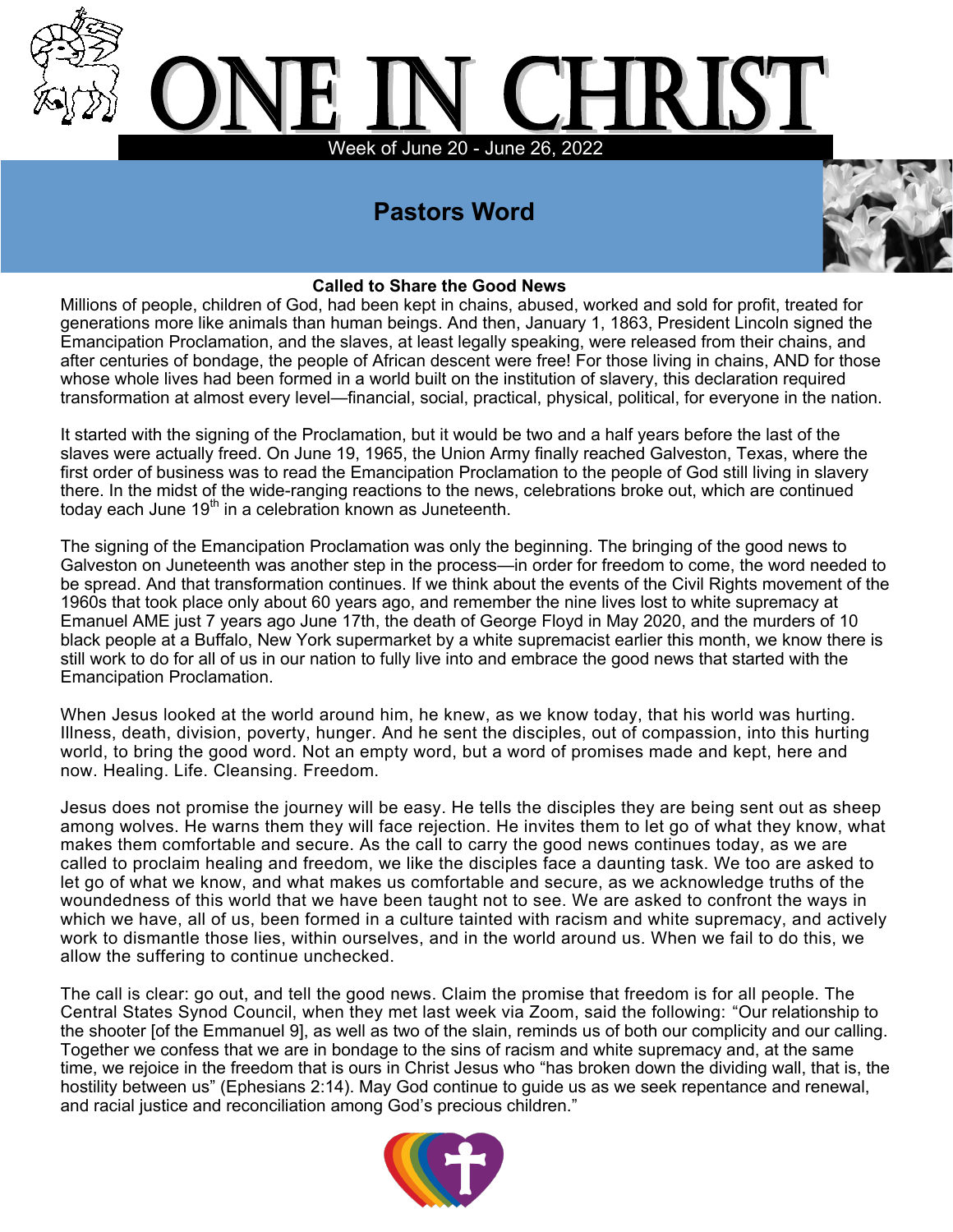# WORSHIP

2

#### **Sunday, June 26, 9:30 am Worship [Access Online Bulletin](https://christlutheranchurchwebstergroves.wordpress.com/2022/05/24/sunday-june-26-2022/)**

Join us for Worship in the Sanctuary. Childcare available in the nursery at 8:30am.

#### **OR**

You may also attend virtually using the Zoom link or call the number noted in the bulletin to join us!

#### **[Join Zoom Meeting](https://zoom.us/j/278217453?pwd=azE2dkNHVE9WSzdaeDM5Yzh4RGRvdz09)**

[https://us02web.zoom.us/j/278217453?](https://us02web.zoom.us/j/278217453?pwd=azE2dkNHVE9WSzdaeDM5Yzh4RGRvdz09) [pwd=azE2dkNHVE9WSzdaeDM5Yzh4RGRvdz09](https://us02web.zoom.us/j/278217453?pwd=azE2dkNHVE9WSzdaeDM5Yzh4RGRvdz09)

# **One tap mobile**

+13126266799,278217453#,1#,971744# US (Chicago)

#### **Call in From Any Phone:** 312-626-6799 Meeting ID: 278 217 453 Password: 971744



As of Friday, June 3, 2022, the CDC changed the Community Level for St Louis County to High, and advises wearing masks indoors. **See the CDC site here for more information. [COVID](https://www.cdc.gov/coronavirus/2019-ncov/your-health/covid-by-county.html)-19 by [County | CDC](https://www.cdc.gov/coronavirus/2019-ncov/your-health/covid-by-county.html)**

Please plan to wear masks when you are inside our building until the Community Level has returned to Medium.

Masks will be available at entrances if needed. If you feel unwell, please care for yourself and others by staying home, and we will be happy to see you when you return. Thank you for your commitment to caring for one another!

#### **CLC Workday Help Needed**

This Saturday, June 25, there will be a work/cleanup day at Church from 9:00am to 12:00 noon to weed and spread mulch in the front yard to clean up before the 4<sup>th</sup> of July celebration. Any help you can provide would be appreciated!

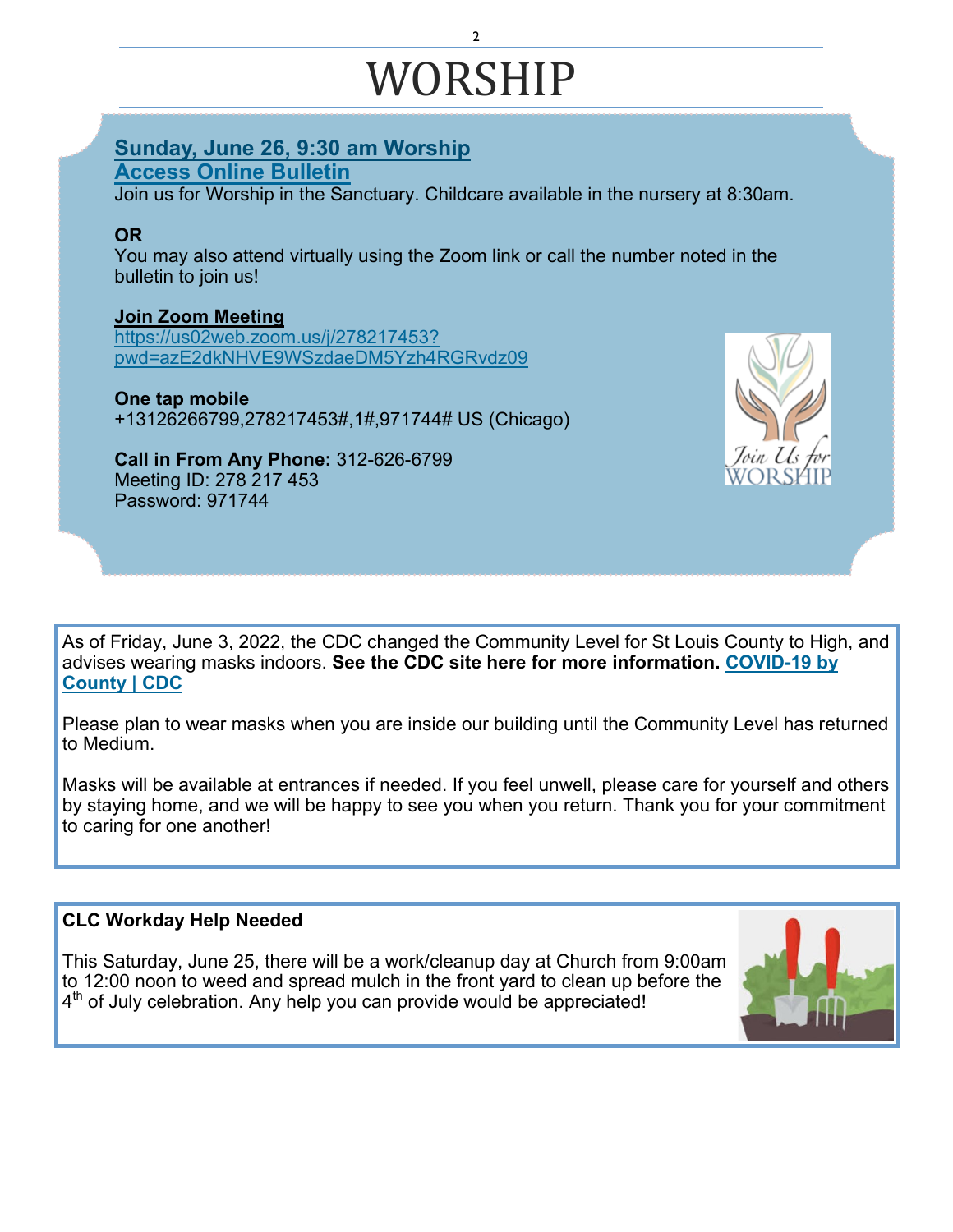# **Stewardship & Offerings**

We can continue to fund our church and the important work we're doing with a few easy clicks:

1. Visit [our donation website](https://www.eservicepayments.com/cgi-bin/Vanco_ver3.vps?appver3=Dc8dzPGn4-LCajFevTkh9GIxgaRR6IEBu2-cW3eny8paRXQnnvYnvgBSFlw_rwuDBSVc9p8zpq7l6ZWj0WVJPbo7zqy-JU_UuLu19bUbJx3gc_dzKPcwy0khokT5W1fKk0PpduXvnt8gXUeZjQYbn5OuaSGayrQ44MFgM0e8x94=&ver=3) directly or go to [www.christwg.org](http://www.christwg.org) and scroll down to the 'Give Now' button.

2. You may make a one time or recurring gift. There are NO FEES to withdraw directly

from your bank account. Fees do apply for debit/credit card transactions. 3. Optional: set up a profile to be able to change your recurring gifts at any time or view your giving history.

If you prefer to make your offering by check or cash, there are mailing envelopes included in your offering envelope package.

# **Join the new Justice Group forming at CLC!**

We've been reading and discussing issues of diversity, equity and inclusion at Christ Lutheran, now let's get a solid group together to affect change! The main goal of the committee will be to focus on areas where we can make Christ Lutheran a more welcoming space and affect change in our community. Duties would include reaching out to council and other committees on issues of justice in the church, brainstorming ways to be more active in local justice issues, selecting books for congregation wide book studies, etc. Please reach out to Kate Hoerchler (314-805-1751, [katehoerchler@gmail.com\)](mailto:katehoerchler@gmail.com) if you would like to join this group.

# **Vigil For Black Lives**

**Every Friday from 6:00-6:30, congregations on Lockwood join together to stand for black lives**, in our community and beyond. We take a short half an hour each week to be visible on Lockwood with signs of solidarity with our black siblings. It is a small way for us to make it known that we stand against racism in all the ways it impacts all of us. Please join us!



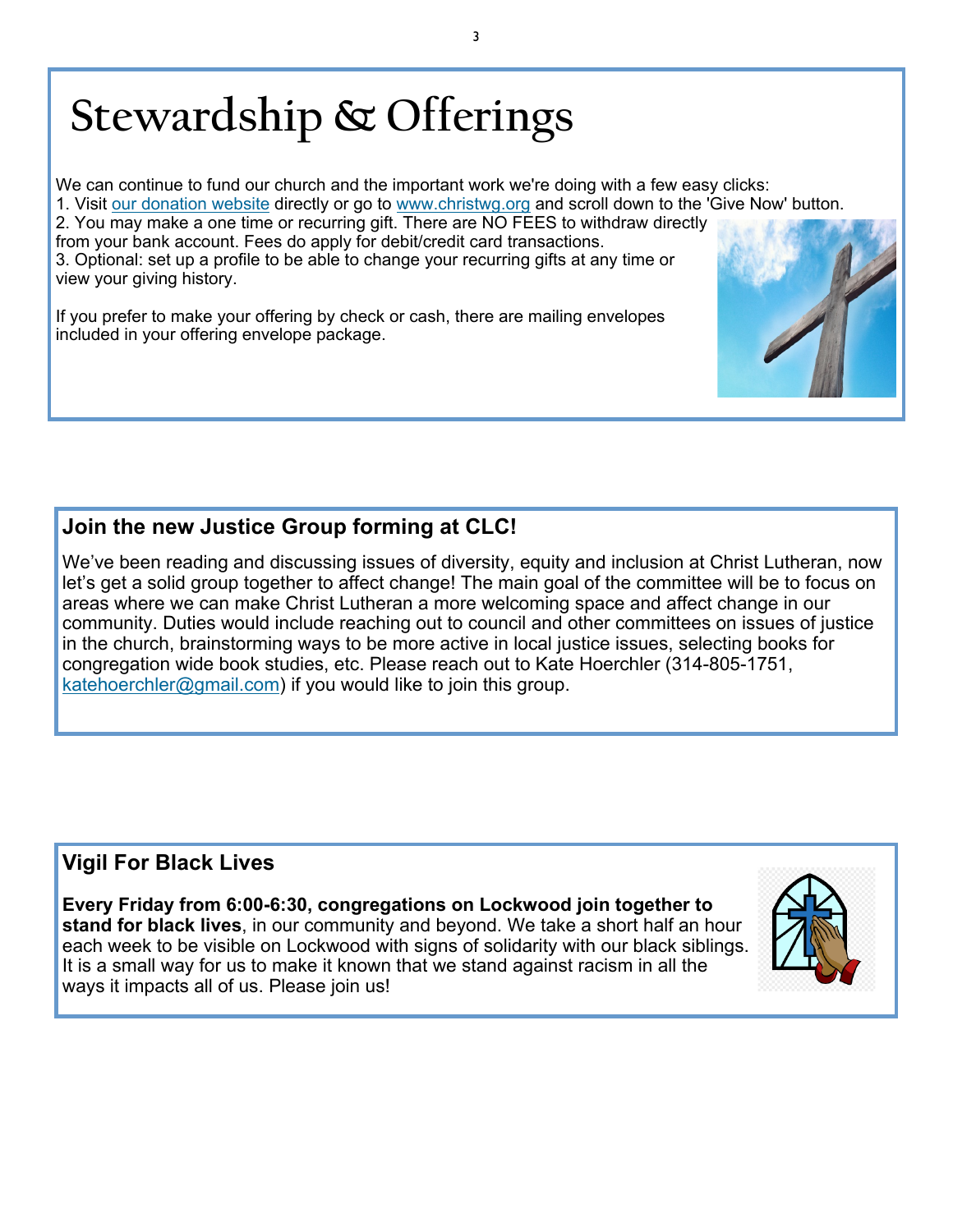# **Wrestling with Tough Topics in Light of Our Faith**

We've all heard the adage that if we are going to get along, we should avoid talking about religion and politics, right? We live in a society that has become very divided along many different lines, and it has become more and more difficult to address topics that cause controversy or division. And yet, Jesus models for us the importance of facing head on the tough issues of his day, speaking truth wherever possible, and dismantling the walls that threaten to divide children of God from one another.

The ELCA has tools to help us practice having conversations on tough issues, and help us learn and reflect on important issues of dignity and justice in the light of our faith. The social statements on a variety of issues, including racism, abortion, gun violence, climate change, and more, allow us to come together as community to wrestle with these issues.

If you would like to take time to study one of the ELCA's social statements, join Pastor Meagan to pick a topic to study and reflect on together. Contact Pastor Meagan to let her know if you are interested, or if you have questions.

# **Fourth of July Celebration at Christ Lutheran**

If you plan to park on the church lot the morning of July 4th, please arrive before 8am. Due to the Webster Groves Parade streets will be blocked off after that. Also, please remember that the additional spaces next to the Mead Center are no longer available. No barbecue this year, so participants are encouraged to bring food, snacks and beverages for their families or additional items to share (optional). Christ Lutheran will be offering cold water and use of restrooms again this year. We have volunteers in place for helping with that, but contact Dave Fey at [davefey@me.com](mailto:davefey@me.com) or 314-229-8033 if you plan to attend and would like to help with setup, cleaning of church grounds, etc.





If interested, Churches Together for Justice will be participating as a group in the Webster Groves Fourth of July Parade and are looking for more candy passer-outers and folks to walk in the parade. Please contact Kate Hoerchler to participate, [katehoerchler@gmail.com.](mailto:katehoerchler@gmail.com)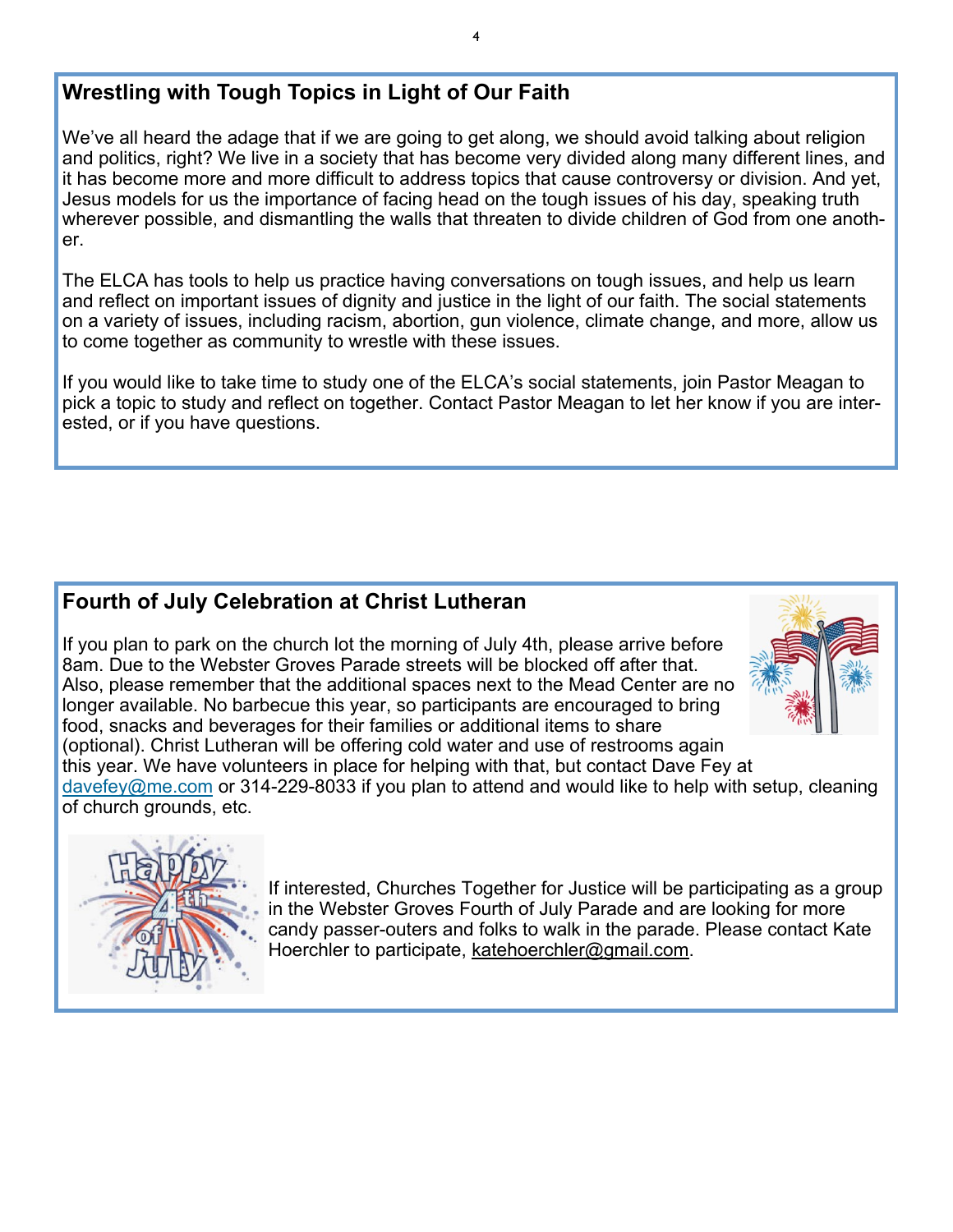Join the race book group on July 12th, 8pm to discuss through chapter 4 of our latest book, Baptized in Tear Gas: From White Moderate to Abolitionist by Elle Dowd.

Dowd is a bisexual faith leader in Chicago, an ELCA candidate for ministry, and an activist. Her experience protesting in Ferguson in 2014 greatly shaped her work, and this book is an account of that inspiring others to act.

Her unique experience in St. Louis provides us a good connection. Additionally, Pastor Megan is in contact with her to potentially speak to us at the end of reading the book.

Please contact Kate Hoerchler with any questions, [katehoerchler@gmail.com.](mailto:katehoerchler@gmail.com)

# **Women's Group**

The women of Christ Lutheran are invited to join our meetings taking place the second Thursday of each month at 7pm. More details to come! Any questions? Reach out to Becca Jordan at [beccajedwards@gmail.com.](mailto:beccajedwards@gmail.com)

#### **Bible Study**

The Tuesday morning Bible study group will take a summer break until September.

When we resume, anyone is welcome to join us at any time. Just have one or more of your favorite Bibles with you, and prepare to enjoy our time together.

> In person Adult Forum will be held in the Fellowship Hall and will also be available on Zoom. If you choose Zoom just stay connected after the Sunday morning service. We anticipate a 10-15 minute break between the end of the postlude and the beginning of Adult Forum.

There will be no Adult Forums this summer but sessions will resume after Labor Day.



5







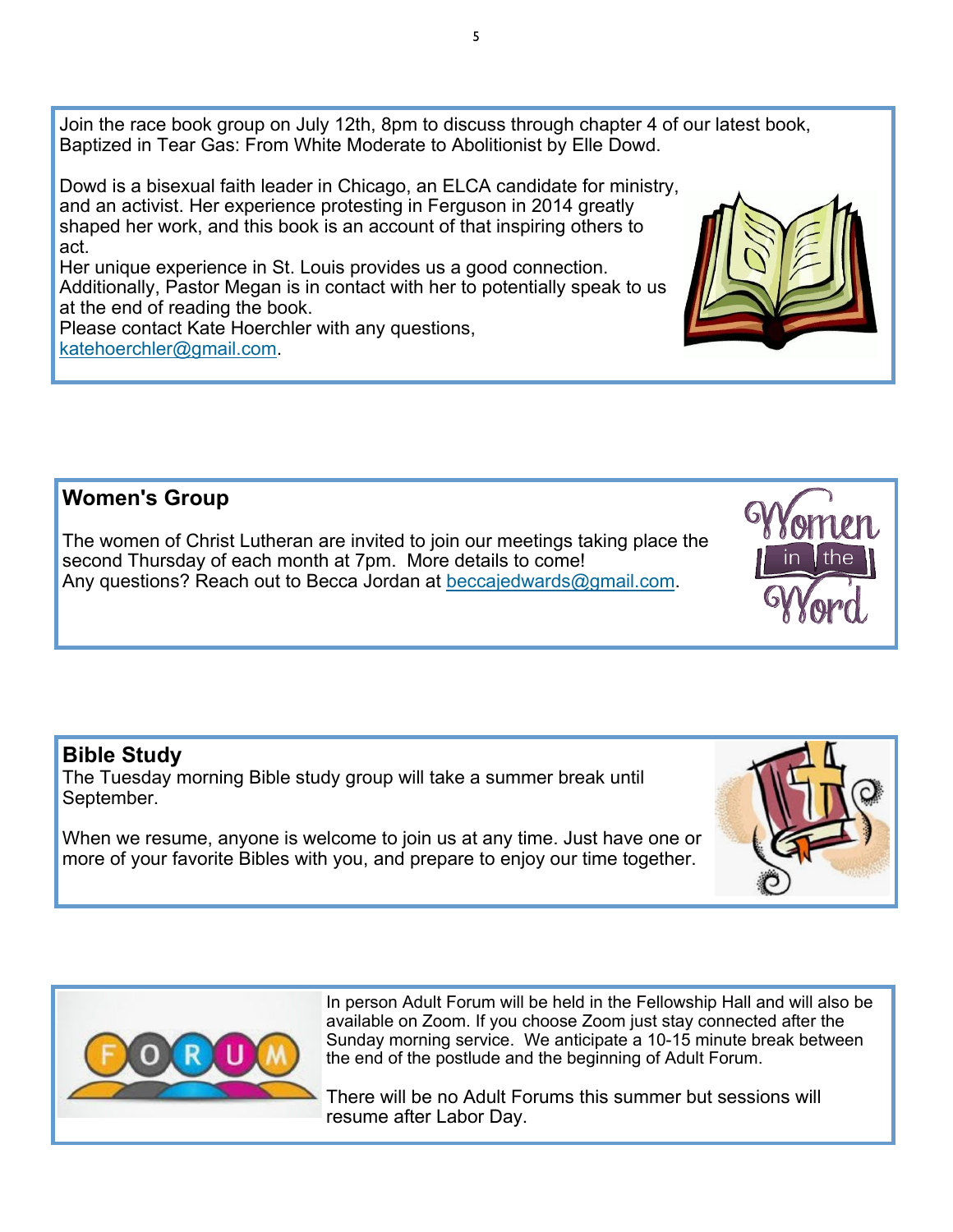### **PRAYER REQUESTS**

Please include the following people in your prayer life during this week. **ONGOING HEALTH CONCERNS:** Those who are suffering from chronic pain & diseases, Shelly Madden, Linda Armstrong, Gege Brightman, Christine Austin, Kate and Brian Bates (John Hoffmann's sister and brother-in-law), Evan Deck, Helga Hayes, John Hoffmann, Bev & Al Marcus (friend of John Hoffmann), Michael McMullen (Greg McMullen's brother), Christy Monson ( Step-daughter of Carolyn Lange), Donna Munger, Betsy Nielson (Nancy Lissant's sister), Doris & Harry Rahlfs (Karen Wood's parents), Flo Saeger, Joyce Traxler (Friend of



Susan DeBusk), Shirley Wolf, Mary Stough (Sharon Hornbeck's aunt), and Wayne Wellman (Susanne Reimer-Fey's brother).

**IN BLESSED MEMORY:** For all of those who have died and all of those who grieve, that they may know the presence of God who grieves with us.

**IN MILITARY SERVICE:** Josh Duncan, Chris Hudson, Jesse Proctor, Scott Warr.

# **CLC Suggestion Box**

Have an idea for how Christ Lutheran Church can make your experience better? Submit an anonymous note at <http://freesuggestionbox.com/pub/stwuunh> and we will do our best to help!

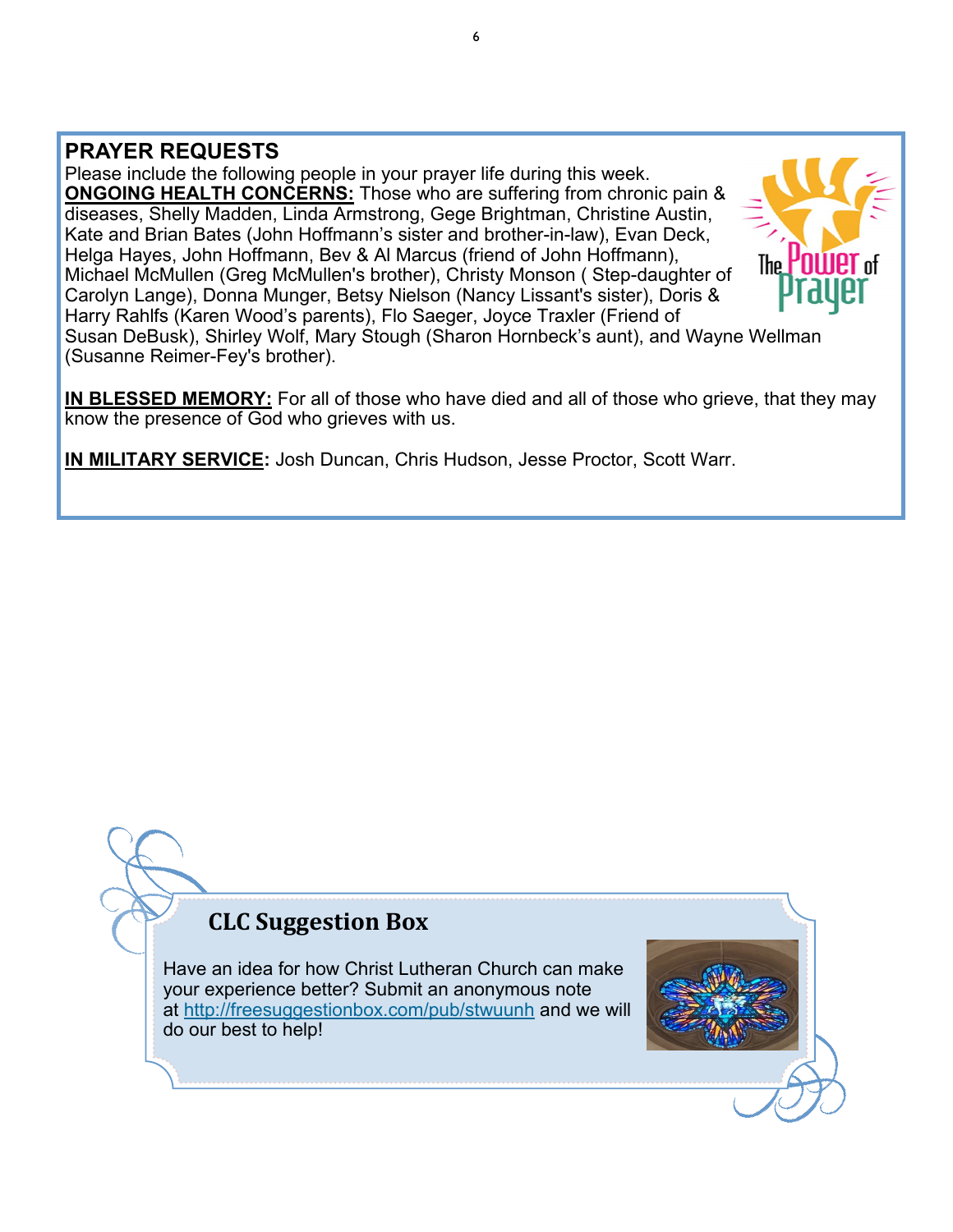# **ANNIVERSARIES AND BIRTHDAYS!**

# **LET'S CELEBRATE JUNE ANNIVERSARIES AND BIRTHDAYS!**

Congratulations and Best Wishes! Christ Lutheran family wants to celebrate you!

#### **ANNIVERSARIES:**

| 06/07             | Perry Yee & Szu Ching Fu         |
|-------------------|----------------------------------|
| 06/07             | <b>Mark &amp; Carole Lewis</b>   |
| 06/09             | Lis & Michael Erickson           |
|                   | Meyer                            |
| 06/10             | Larry & Kathy Hill               |
| 06/11             | <b>Bill &amp; Linda Griffith</b> |
| 06/20             | Megan & Colin Meadows            |
| 06/21             | Mark & Lynnae Ruff               |
| 06/23             | Kathy & Jerry Kuziel             |
| 06/25             | Susanne & Dave Fey               |
| 06/27             | Paul & Stephanie Lenhart         |
| 06/28             | <b>Janet &amp; Mark Roock</b>    |
| 06/30             | Betty & Woody Erickson           |
| <b>BIRTHDAYS:</b> |                                  |
| 06/01             | <b>Katherine Mudd</b>            |
| 06/02             | Emma Schulte                     |
| 06/04             | Sarah Bender, Joan Rivas,        |
|                   | Joshua Wood                      |
| 06/06             | Megan (Lewis) Pickett            |
| 06/08             | Ward Holmes, Carolyn             |
|                   | Lange                            |
| 06/10             | <b>Reid Bartek, Erin Eftink</b>  |
| 06/12             | Anna Bussler, Luke Bruns         |
| 06/15             | David Ciorba                     |
| 06/16             | <b>Evelyn Butz</b>               |
| 06/17             | Sam Allen                        |
| 06/18             | <b>Evan Deck</b>                 |
| 06/19             | David Cramer, Jordon             |
|                   | Joern                            |
| 06/22             | <b>Carole Lewis</b>              |
| 06/23             | Dave Austin, Wyatt Bussler       |
| 06/24             | Kristin Hill, Kaia Chelgreen     |
| 06/27             | Lauren Dopuch                    |
| 06/28             | <b>Audrey Butz</b>               |

| 06/28 | <b>Nesiah Yee</b>     |
|-------|-----------------------|
| 06/29 | Kersten Horn, Jackson |
|       | Jordan                |
| 06/30 | Hamise Askew-Sunkara, |
|       | <b>Sandy Hoyer</b>    |



**Our apologies if we missed anybody! Please let us know if we did.**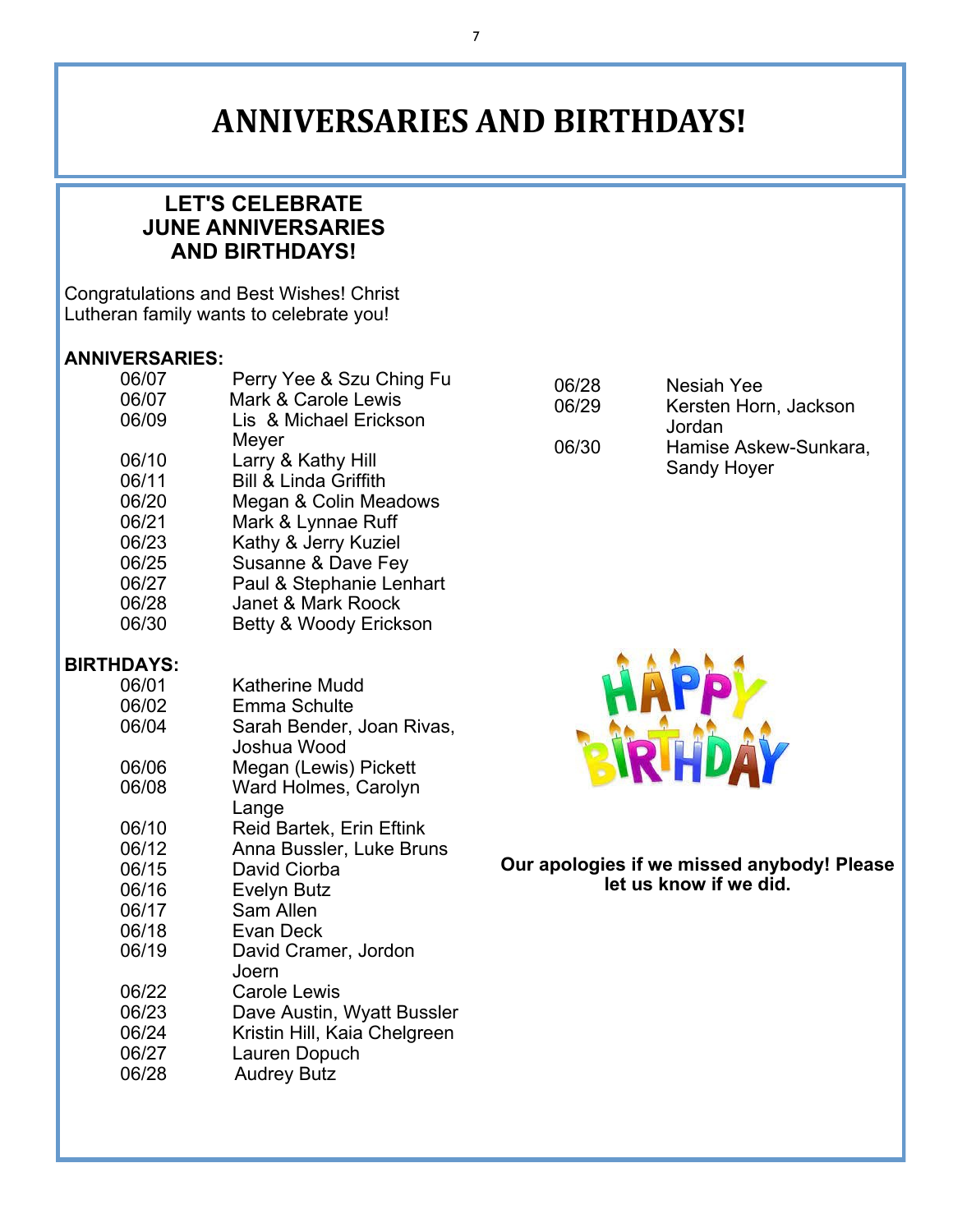# June 2022

| <b>Sun</b>                     | Mon                                                                | <b>Tue</b>                                                 | <b>Wed</b>                       | <b>Thu</b>                         | Fri | <b>Sat</b>     |
|--------------------------------|--------------------------------------------------------------------|------------------------------------------------------------|----------------------------------|------------------------------------|-----|----------------|
|                                |                                                                    |                                                            | 1                                | $\overline{2}$<br>4p Fitness group | 3   | $\overline{4}$ |
| 5<br>9:30a Worship             | 6<br>12p Sr. Fellowship<br>at Laclede Groves<br>4pm Fitness group  | $\overline{7}$                                             | 8                                | 9<br>4p Fitness group              | 10  | 11             |
| 12<br>9:30a Outdoor<br>Worship | 13<br>12p Sr. Fellowship<br>at Laclede Groves<br>4pm Fitness group | 14                                                         | 15<br>7p Worship team<br>meeting | 16<br>4p Fitness group             | 17  | 18             |
| 19<br>9:30a Worship            | 20<br>12p Sr. Fellowship<br>at Laclede Groves<br>4pm Fitness group | 21<br>7p Church Council<br>meeting in Confer-<br>ence room | 22                               | 23<br>4p Fitness group             | 24  | 25             |
| 26<br>9:30a Worship            | 27<br>12p Sr. Fellowship<br>at Laclede Groves<br>4pm Fitness group | 28                                                         | 29                               | 30<br>4p Fitness group             |     |                |